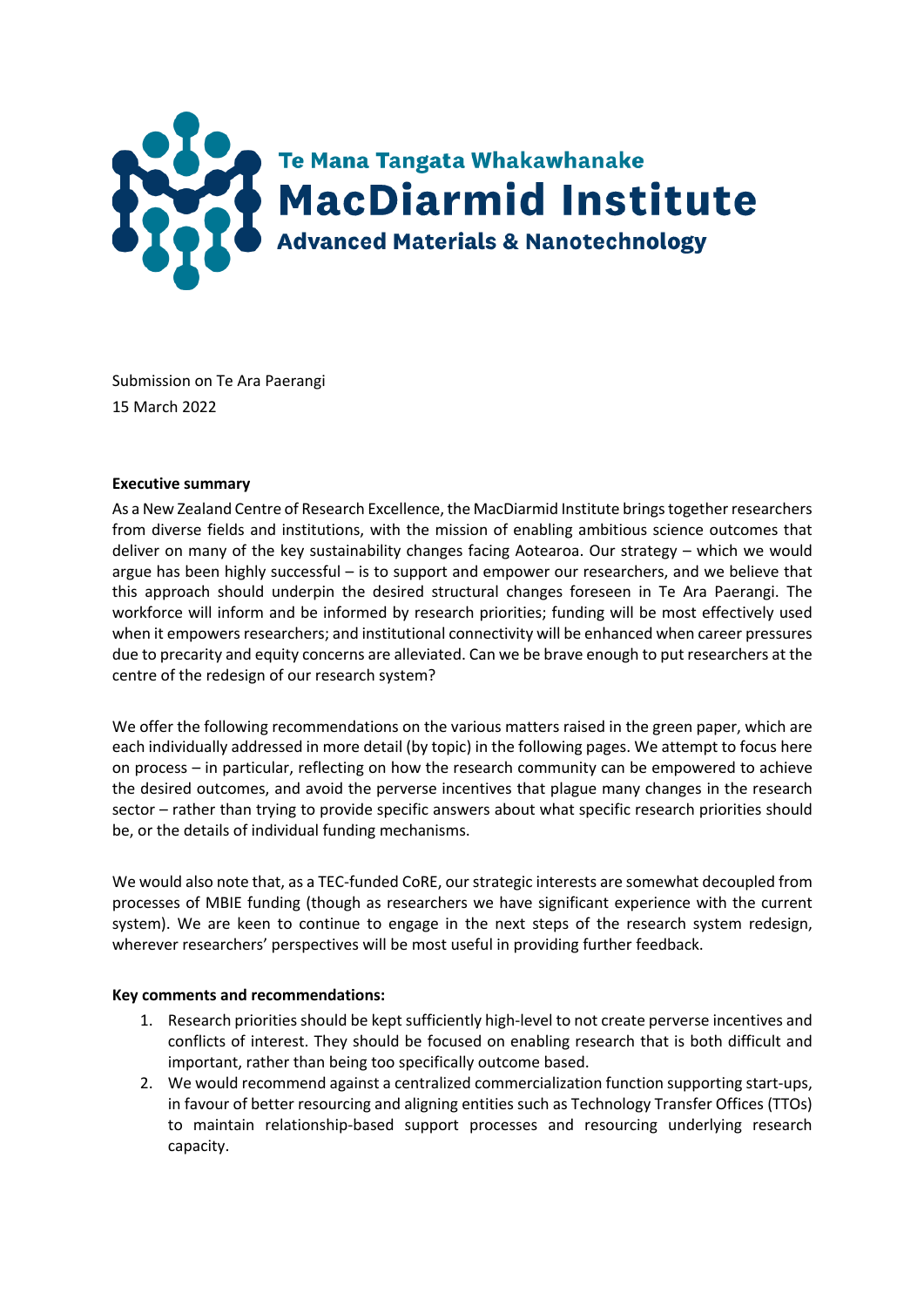- 3. We support the suggestion of an umbrella DSIR/CSIRO like model for the CRI sector. This should allow discipline- and sector-specific support for researchers and their work by using different models of financial operation for different sectors (perhaps a tiered structure). It will also minimize unhealthy competition and enhance the ability for new areas of research importance to emerge, including the integration of social science with technological development.
- 4. Funding mechanisms should be assessed according to their delivery on policy. For example, if the goal is to raise private investment in R&D, it is arguable that the current Smart Ideas mechanism could be enhanced in consideration of private venture capital funding that is now supporting many innovative ideas. Ideally, policy goals should be sufficiently high-level such that the overall structure of the funding mechanism is not frequently in need of revision, but that adjustments can be made based on review (see for example, published Marsden fund reviews of impact and equity outcomes). The goal of increasing private investment in R&D should not be allowed to obscure that Government investment in R&D needs to increase rapidly to meet OECD standards.
- 5. We would recommend that efforts to establish a Te Tiriti-led research sector engage strongly with the education sector. We note that equity strategies need to avoid being deficit-model based: thus, perhaps counterintuitively, we would argue that making te reo Māori an essential part of the school curriculum might be one of the best ways to improve the pipeline of Māori in science.
- 6. We strongly recommend the establishment of national standards for PhD stipends, potentially though not necessarily through a centrally administered scheme. Government-funded scholarship levels from the early 2000s (the TEC managed Top Achiever Doctoral Scholarship programme) would be \$48,000/annum accounting for inflation, while the average PhD student now receives close to half that amount (with the Marsden Fund and the MacDiarmid Institute having only just recently moved to \$35,000).
- 7. We strongly recommend the establishment of a nationally contestable postdoctoral fund to support the development of the best ideas from PhD level research for both academic and private-sector application. In our experience such support is not merely about academic careers as often misconstrued, but about maximizing the impact that talented graduates are able to make for economic and societal benefit.
- 8. We recommend that coordination within research communities be an essential component of cases made for nationally important infrastructure, and that the coupling of expertise to infrastructure not be neglected (including technical staff, industry, and regulatory expertise).

# **Research priorities**:

The need for research priorities to exist, in some form or another, is clear. If not put in place by design, they tend to emerge via less transparent processes, such as simply weight of numbers (the balance of researchers in different fields). They can stagnate without explicit processes by which they can be refreshed. However they have associated dangers:

• 'Picking winners' is always a challenge, and when attempted by government can lead to the politicization of research, which we would strongly argue should be avoided in the interest of the stability that is needed by the research community for the development of expertise and its effective deployment. The more specific the priorities, the more we would argue that room needs to be left explicitly for the support of areas of research that emerge from expertise, as investigator-led. One example that comes to mind is that Te Punaha Matatini is not actually an infectious disease institute; in addition, while the MacDiarmid Institute has a very clearly defined 8 year plan that aims to deliver on very specific sustainability-related scientific goals, we have also dedicated a significant amount of funding to our Emerging Science Plan, which aims to support new ideas that emerge over time that do not align with the pre-defined goals but that have potential for significant impact. A balance is needed here.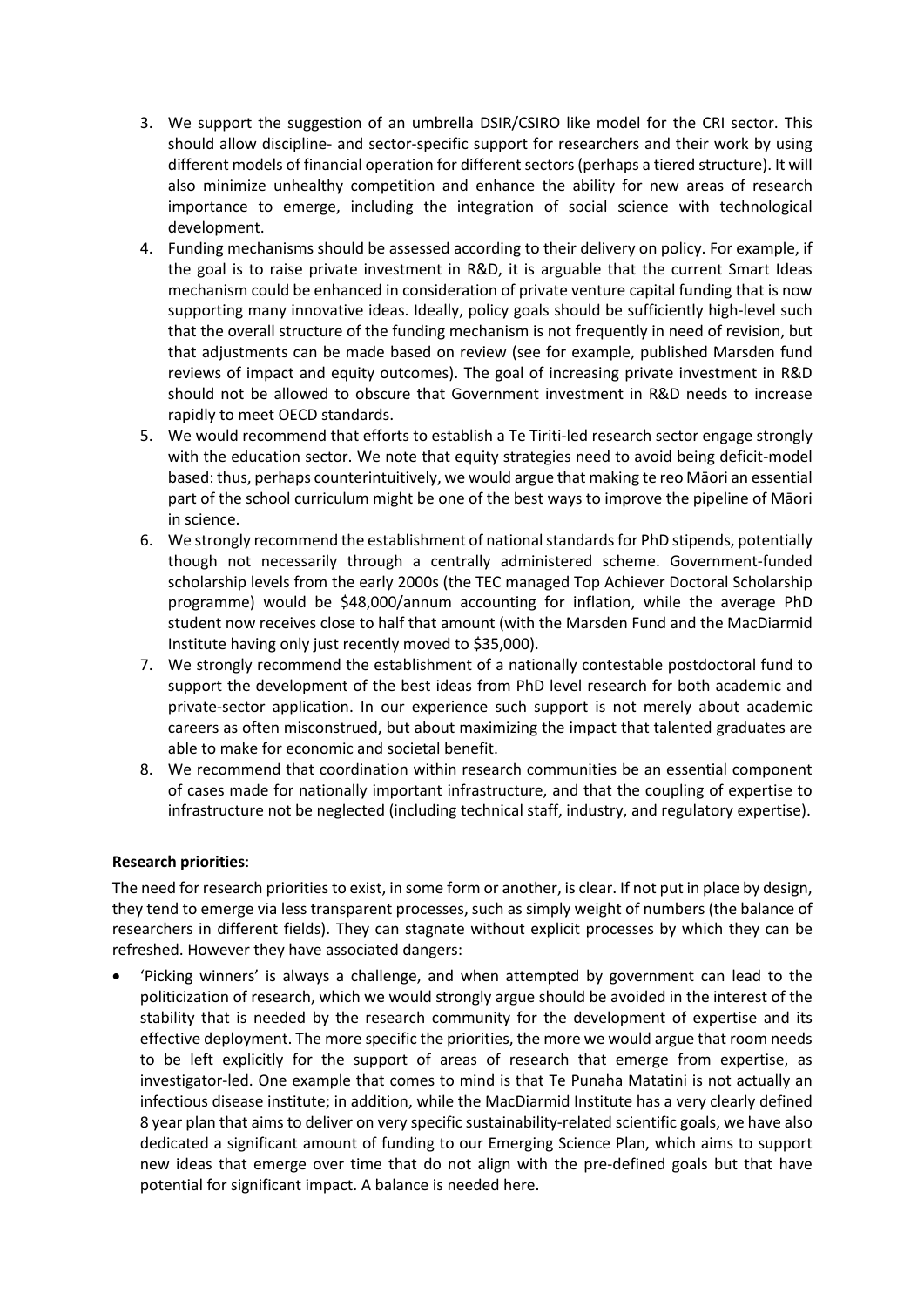- The process that led to the formation of the National Science Challenges was widely critiqued for apparent disciplinary bias and conflicts of interest. While we have no desire to revisit the details of that discussion, and recognize the subsequent work put in by the research community to get the Challenges off the ground, we would caution that any process that seeks to define priorities will be seen as a both a threat and an opportunity by many in the research system. The process itself needs to be thought through in the context of whatever changes to the CRI system are decided upon – the two matters are tightly coupled and duplication of process should be avoided.
- Research priorities should be kept sufficiently high-level to not create perverse incentives and conflicts of interest. They should be focused on enabling researchers to engage in research that is both difficult and important.This might mean, for example, supporting interdisciplinary research; incorporating social science into technological development; or building bridges between science and Mātauranga. The danger is that more specific foci create silos. Having said this, any prioritization of research areas – even these difficult and emerging spaces that need support – can be counterproductive unless discipline-specific work is sufficiently well supported. The Marsden Fund is in many ways the engine room of our research system, from which other, more targeted and directed schemes can be fed. Keeping it well fuelled – by which we mean funded – is essential.
- The relationship between 'important' and 'difficult' research is crucial to understand in any priority-setting process. While the research policy community in Aotearoa has been using the terms 'mission-led' and 'investigator-led', and the distinction between 'applied' and 'basic' research is common also, our experience is that the two are mutually dependent and not always so easily distinguishable. Often, important scientific challenges are important precisely because they are difficult, and incremental approaches have not, and remain unlikely to, provide valuable solutions to the problem. Centering fundamental advances in knowledge on creating solutions to important technological and societal challenges is crucial and is often not well dealt with within this oppositional paradigm.

To reiterate our thoughts regarding the centrality of the research community to the process, it is worth pointing out that researchers are often better positioned than government for horizon-scanning and should be used for this. But thought should be put into avoiding conflicts of interest before engaging the research community – for example, by engaging researchers in particular fields in discussing what their collective expertise should best be used for, rather than allowing a free for all of contestability between scientific disciplines, where the threat of total funding loss is inherently much greater. Our experience in planning the 8-year research programmes of the MacDiarmid Institute is precisely this: that predefined areas of research focus and aspirational goals allow excellent collaboration and new investigator-led ideas to emerge, given a sufficiently long-term time frame for fundamental scientific challenges to be realistically targeted. We would also argue that holistic models of impact assessment – that assess programmes, institutes, or funds for their impact over appropriate timescales – make much more sense than treating impact as a matter for every researcher to report on for every funded project. Coarse-graining impact assessments is both more efficient and more meaningful.

#### **Institutions:**

It is positive to see the CRI report being picked up here, and the need for greater connectivity (and less unproductive competition resulting from current financial models). As a national scale institute involving researchers at five of our universities, a CRI, and partnered with Callaghan Innovation, we know the value of connectivity. Beyond this, we would point to the ability for scientific refresh to occur in a healthy way (without disruptive workforce impacts) as a second key concern. It is notable that, since 1992, we have lost 3 CRIs – and yet it seems impossible to imagine the creation of a new CRI to address emerging challenges faced by Aotearoa (climate change perhaps being an example). Resistance from existing CRIs to sharing the funding pool available is natural, but a perversion of the system. It restricts and adversely affects both the quality of science that can be done, and the career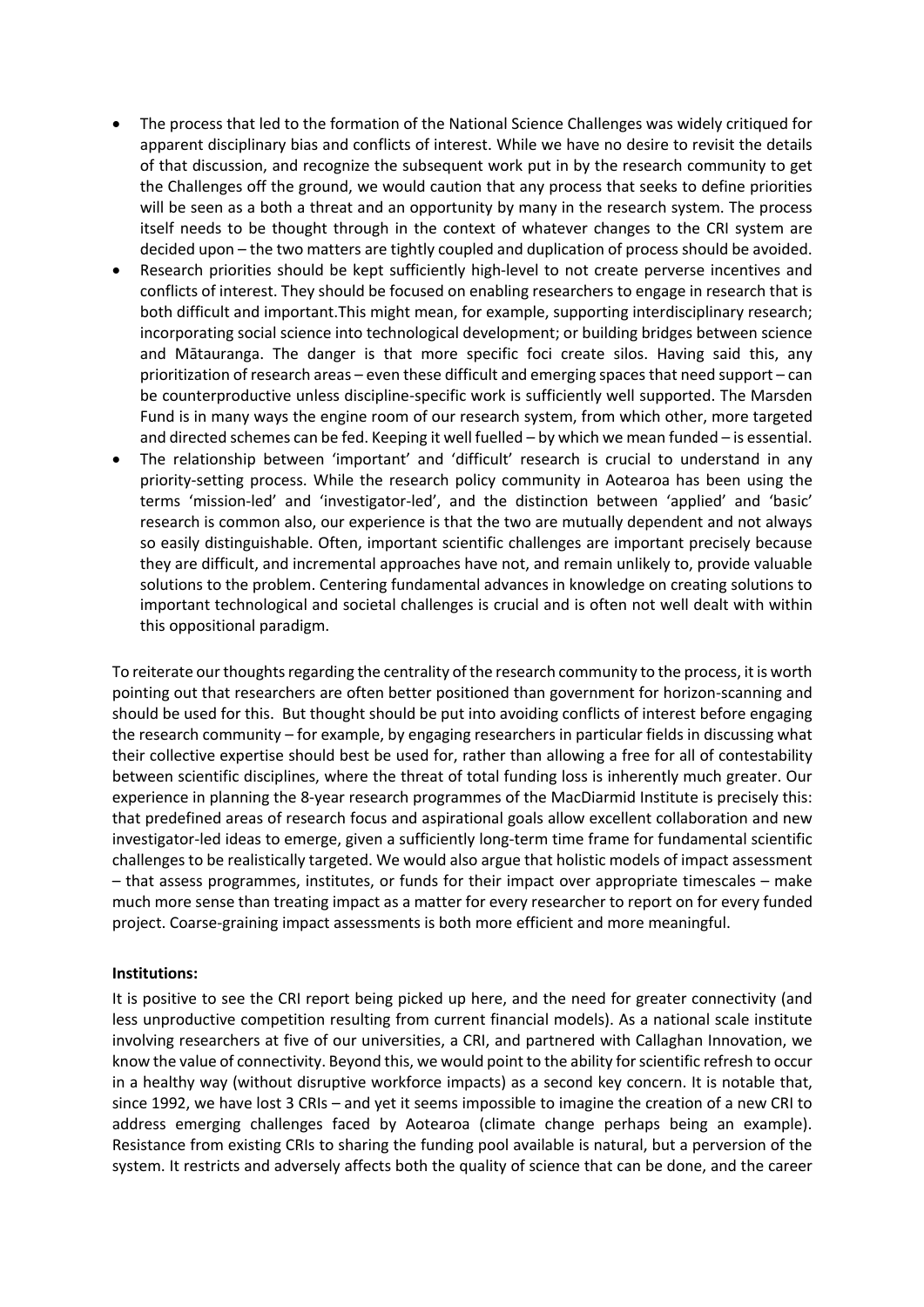paths for CRI scientists, and we would advocate – once again putting researchers at the centre of our arguments – for institutional and financial structures that are enabling of research work, rather than limiting.

We support the idea of a revised DSIR / CSIRO model that would allow for internal restructuring to occur, mitigating some of the currently noted issues. The particular subunits – institutes? – of such an umbrella organization would need to retain some diversity of financial model, but in such a system this could be explicit – institutes could even be grouped and structured according to their level of service delivery for industry, or support of emerging economic and social need. This would be similar to the tiered nature of the Frauenhofer/Leibniz/Max Planck Institutes in Germany, for example (though we acknowledge the different scale of operations).

## *Connectivity between institutions and industry*

If the private sector is to be convinced to invest more in research (to contribute to raising the investment in R&D to 2% of GDP by 2027) there needs to be a clear value proposition and a streamlined way of accessing this value. Current challenges include:

- Non-standard IP policies across institutions.
- Non-transparent terms and pricing of fee for service work by researchers.
- Low level of institutional support for researchers to spend time understanding industry problems and R&D opportunities (including lack of funding for feasibility work that gets researchers up to speed with the industry problem).
- Low ratios of professional staff with responsibility for commercial engagement (and funding for them) relative to numbers of researchers within research institutions.
- Low levels of experience/expertise/specialised talent within commercialisation staff and a high turnover.

Lack of transparent and accessible structures to identify and clearly define major industry priorities in a way that then leads to funding support for research in these areas.

## *Research commercialization (start-ups)*

Although research commercialization would benefit from greater scale (more resource to support internationally competitive companies being developed), this should not come at the expense of close relationships between researchers and commercialization support professionals. The MacDiarmid Institute has a good balance between supporting commercialization activities (including capability building, developing collaborative groups, and funding), while not adding a further claim to the IP ownership or adding further distance between researchers and the commercialization professionals who support them. If any consideration of a single, centralized commercialization function were to be feasible it would need to ensure that commercialization staff are in-situ with researchers, highly accessible and that no new barriers to IP sharing were created.

Providing more resource (FTE, project funding and training and development) to commercialization functions within each institution would enable better support, balanced by maintaining close relationships and researcher access. Experience working in partnership with Callaghan Innovation has shown how challenging it would be to centralise many of these functions.

A further challenge to successful company formation and support is the current need for research institutes to hold start-ups on their balance sheets, distorting the reported value that start-ups have to the institutes (current book valuation, which is highly speculative, as compared to future value to the country through employment, as well as attracting research talent and students to the institute).

We would, on balance, recommend against a centralized commercialization function supporting startups, in favour of better resourcing Technology Transfer Offices (TTOs) and similar entities within CRIs to maintain a relationship-based support process.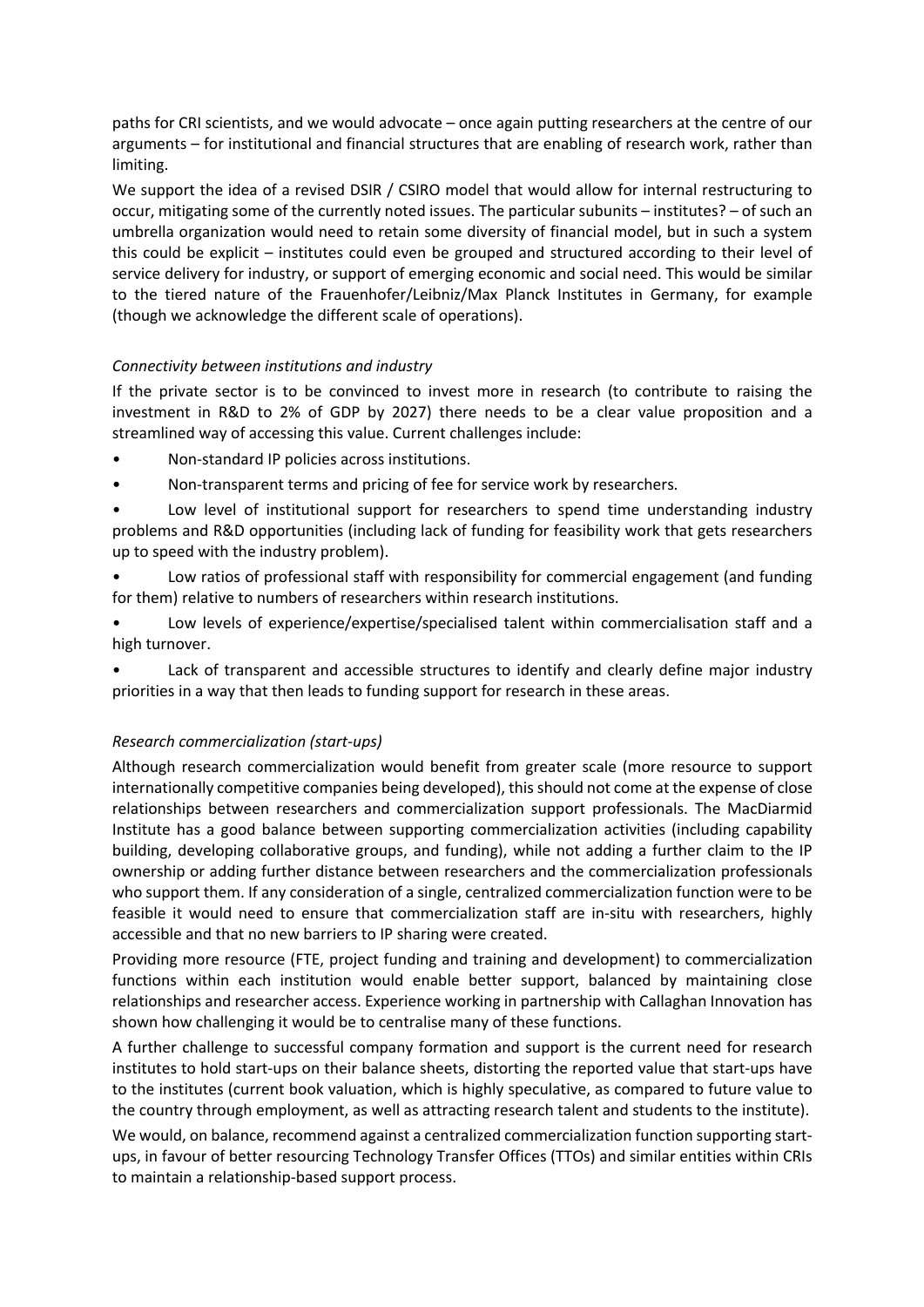## **Funding:**

As a CoRE, we'd like to make a particular comment on the attributes of CoRE funding that make it such a successful scheme. Nationwide, collaborative, long-term funding schemes with a focus on people – both our established researchers and the emerging researchers we train – work. As researchers who sometimes spend time writing policy submissions that point out the need to increase government funding for research, we are committed to using all resource to support research as effectively as possible, and manage our balance between core (stable) and contestable funding carefully to ensure this. We are well aware, as researchers, that we live on fixed research incomes: more and more, we are grappling with the ethical issues that arise when our funding-limited decisions impact on the stipends our students have to live on. Weighting up support for PhD students versus support for postdoctoral fellows is also a fraught matter: we also comment on the need for structural intervention on that below.

The funding system is critical to everything covered within Te Ara Paerangi. Here we will divide our comment into the operation of the contestable system, and the core funding of CRIs and Universities, in order to best comment on workforce implications and the how perverse incentives arise (and may hopefully be avoided).

## *Contestable funding*

- The key purpose of contestability is to enable the selection of the best ideas. Too often, our system mistakes this for the selection of the best people, with devastating impacts on our Early Career Researchers (ECRs) unless they are explicitly prioritised. This is a key weakness of contestability that needs to be countered by explicit funding provisions, such as postdoctoral funding (see further comments below under *'The Research Workforce'*).
- 9. The 'best ideas' are always subject to the criteria of the funding scheme, as codified in the application structure and in instructions to referees. Stability of funding mechanisms can in fact be enhanced if adjustments can be regularly made based on review of delivery of the scheme (see for example, Marsden fund reviews of impact and equity outcomes).
- We would argue that the purpose of the funding scheme needs to be explicitly determined by government (by MBIE in the case of MBIE funds – e.g. with growing the share of R&D expenditure contributed by the private sector a good example of a long-term policy goal) and then the funding criteria should be reviewed against the purpose at regular intervals, to ensure that they are leading to the selection of the best projects. For example, we argue that the Smart Ideas scheme no longer addresses the concerns it was designed for; many of the best ideas (according to the criteria) would now face significantly better prospects of private investment (i.e. venture capital funding of a start-up) than they would have even five years ago. Arguably, such proposals would be more likely to achieve economic impact through rapid commercialisation, yet they are also prioritised for Smart Ideas funding. Revisiting the purpose of the scheme in the context of other resources and deficits in the system would suggest that support might now be redirected to more basic/stretchy research (i.e., with a comparatively higher weighting on research excellence than economic impact), as well as further along the translation pipeline – addressing issues of scale faced by our emerging deep-tech start-up ecosystem. The need for Pilot Plants, for example, is discussed under Research Infrastructure.
- One of the biggest issues that affects individual researchers and industry access, and creates perverse incentives in the sector, is the level of institutional overheads. We fully appreciate the need for this institutional funding, but would argue that it could be removed from individual research budgets and simply agreed directly with institutions on the basis of their total contestably awarded income – in effect, moved towards a quasi-core funding status. This would also address disincentives for collaboration with industry – the MacDiarmid Institute effectively subsidises the start of such relationships, to counteract existing barriers.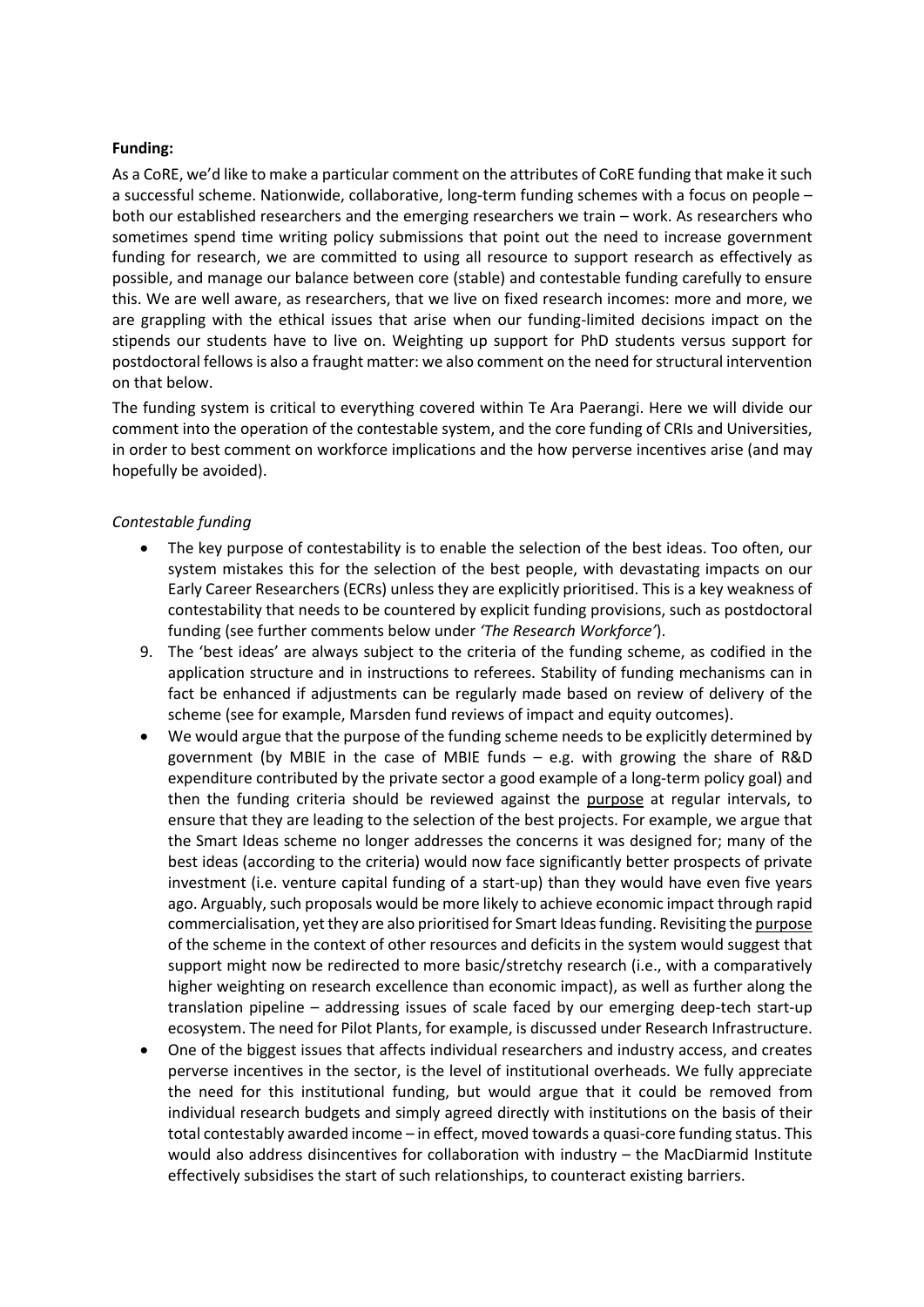## *Core funding*

- Core funding provides both stability to the scientific workforce and flexibility: individual researchers can only pivot to address new research priorities, for example, when their employment allows them the time and resource to invest time developing new skills and collaborations.
- Core funding needs to be used to incentivise behaviour by institutions. However it is often the most non-transparent part of our funding system, and so should be tied to specific forms of structural change needed of our institutions. We fully support tying core funding to ambitious equity goals.
- A current perversion of the core funding system in the University sector is the core education funding that subsidises the universities to support PhD students, while postdoctoral fellows are on fully overheaded salaries. We would argue that this combination has perversely led to PhD stipends remaining far too low as the universities are far too keen to insist on the student status of our colleagues performing PhD-level research, while postdoctoral positions are not merely scarce, but inequitably supported – a candidate can need significant advocacy from a mentor to be allowed to apply for a contestable postdoctoral fellowship, or a Marsden Fast-Start, for example, as salaries need to be supported with significant investment from departments. See our section on '*The Research Workforce'* for more detail.
- Core funding needs to explicitly include baseline resource that supports industry access to R&D within public research facilities. Currently local and international companies see a major cost disincentive to use public research facilities due to the anomaly of these charging "overheads", which in other countries are simply built into a market related cost. While it is reasonable to charge any marginal increase in expenses related to a project to an industry client it is not reasonable to duplicate charging for all costs that have already been covered by government funding (whether this is contestable or baselined).

## *Commercial or Industry Funding*

- We recommend a clear set of funding schemes that build commercial opportunities on fundamental or applied research which could take the form of a subset of Endeavour funding, an extension of Kiwinet funding or a new fund entirely that is explicitly based on translating research into larger scale companies.
- The research funding system has generated a false dichotomy of public good vs commercial research being in competition or even mutually exclusive which does not stand up to scrutiny. They can and should each stimulate one another, while drawing talent (employees) in a virtuous cycle (e.g. vaccine research is led by industry needs in close collaboration with researchers). They cannot (or should not be able to) compete for funding by the same criteria (e.g. stretch science is unlikely to have near-term commercial use).
- Current support for start-up companies focuses predominantly on the software industry. Companies that are developing highly complex deep tech products, processes and services are not sufficiently supported to develop to an industrial scale. While New Zealand has the research talent to develop world-leading sustainable technologies (e.g. Mint Innovation, Avertana, Hotlime Labs) this sector needs further support to develop the wraparound engineering, commercial, manufacturing and other skills to set up the pioneer companies envisaged by the Productivity Commission's recent report (our submission to that process is also available).

## **Te Tiriti, Mātauranga Māori, and Māori Aspirations**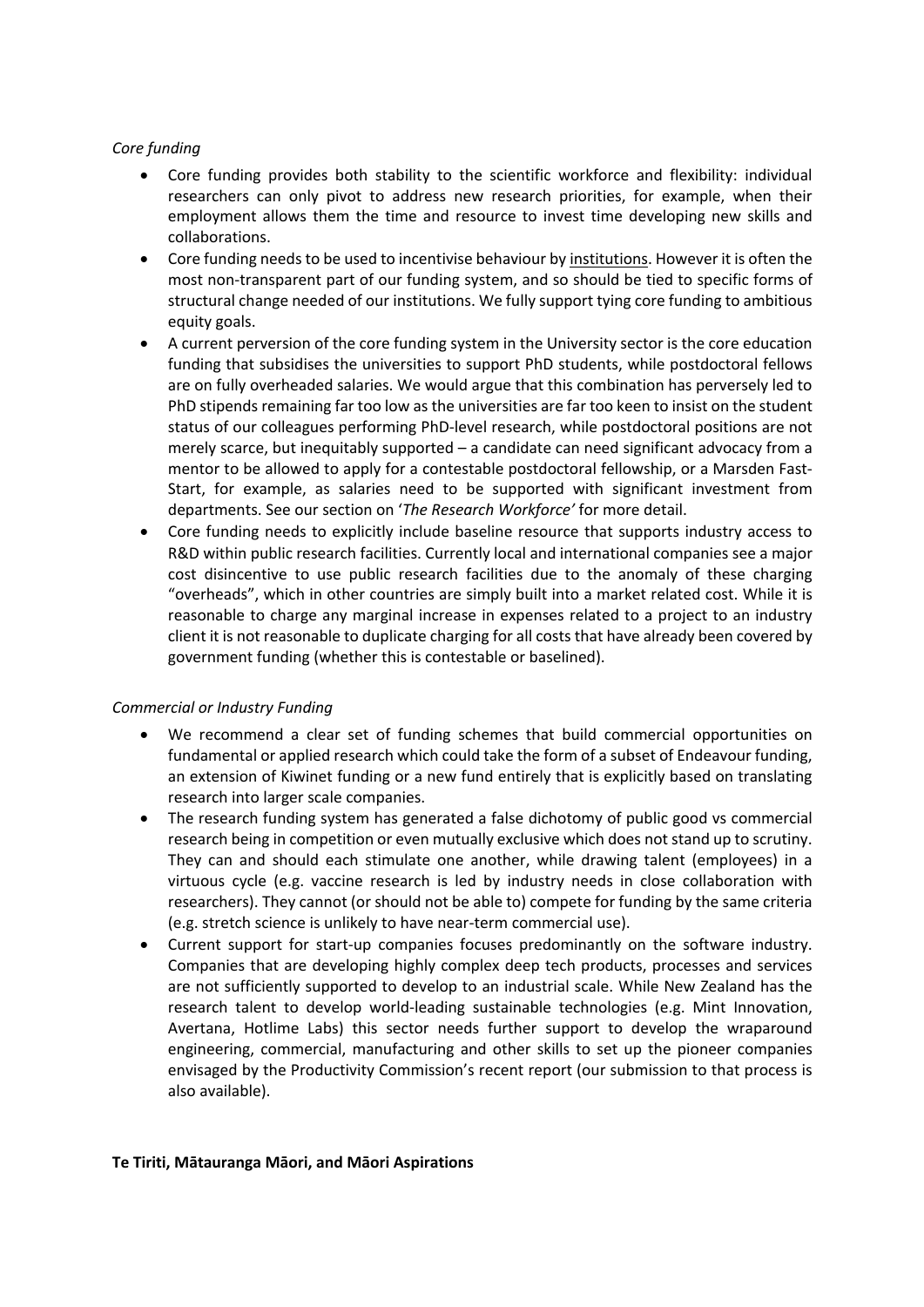## *"The door was shut. Now it is ajar"*

The above statement, a quote from one of our Māori researchers, captures the perspective of Māori researchers in the physical sciences well. We want to put this perspective at the centre of our comments here, as we are well aware that pushback on equity goals can be very strong from those whose historical privilege is challenged. The door needs to be fully opened.

We strongly welcome the central role of Te Tiriti in Te Ara Paerangi, and note that the issues raised intersect strongly with many others. Coming back to our key point about the need for workforce support to be the starting point for implementation, we will reiterate that capacity is a crucial concern for the community – Māori researchers are both scarce and in-demand to respond to government signals. Any strategy needs to come from a position of support for these researchers, rather than expectation.

Direct engagement with Māori communities, to support their aspirations related to science, is in our experience a resource intensive but immensely rewarding part of Vision Mātauranga that is often inaccessible to individual researchers. Our partnership with Whakarewarewa Village, first established in 2018, has provided an invaluable educational platform through which to upskill our research community in necessary cultural awareness.

We recommend continued support of capacity development initiatives (and would point to the Science for Technological Innovation Challenge as having developed relationships and processes that do this well). We note that while not all equity matters are pipeline issues, the participation of Māori in science is very clearly connected to under-participation in scientific subjects in schools, and that this starts very early.

The MacDiarmid Institute has a long-held strategy of operating an outreach and education programme in tandem with our commercialization and industry engagement programme. By this we mean that every start-up created by one of our researchers, and every job in industry taken up by our alumni is evidence we can leverage through outreach to change the perception of what careers a degree in science can make accessible – whether that is about environmental or economic impact. We would recommend that efforts to establish a Te Tiriti-led research sector engage strongly with the education sector to make the necessary changes across the board. We note that equity strategies need to avoid being deficit-model based: thus, perhaps counterintuitively, we would argue that making te reo Māori an essential part of the school curriculum might be one of the best ways to improve the pipeline of Māori in science, by challenging dominant pākehā perspectives. As noted above it has been our efforts to improve the cultural awareness of our own researchers that we feel has paid the greatest dividends.

## **The Research Workforce**

As a TEC funded Centre of Research Excellence, our strategy is to deliver impact to New Zealand *through* the graduates we train. We do this in manifold ways – through the brain gain of our international students who stay post-PhD, in particular joining the start-up sector – and more and more, we provide training that puts the social and economic value to New Zealand of a highly trained workforce in the foreground.

Our programme is a Career and Relevant to Industry Skills Programme (CRISP), which involves workshop-based education on career skills. Students can sign up for perhaps 10 days of instruction on selected topics over the course of 2 years of their PhD. This course is:

• Light touch, with the aim of providing insights into careers and provide key skills without a large investment of time and money. This is something we would flag strongly: the work of a PhD does not allow time for the candidate to engage in all forms of career development, but exposure to key possibilities can enable students to access additional training post-PhD as needed (e.g. our Internship programme and Alumni Business Scholarships address these cases).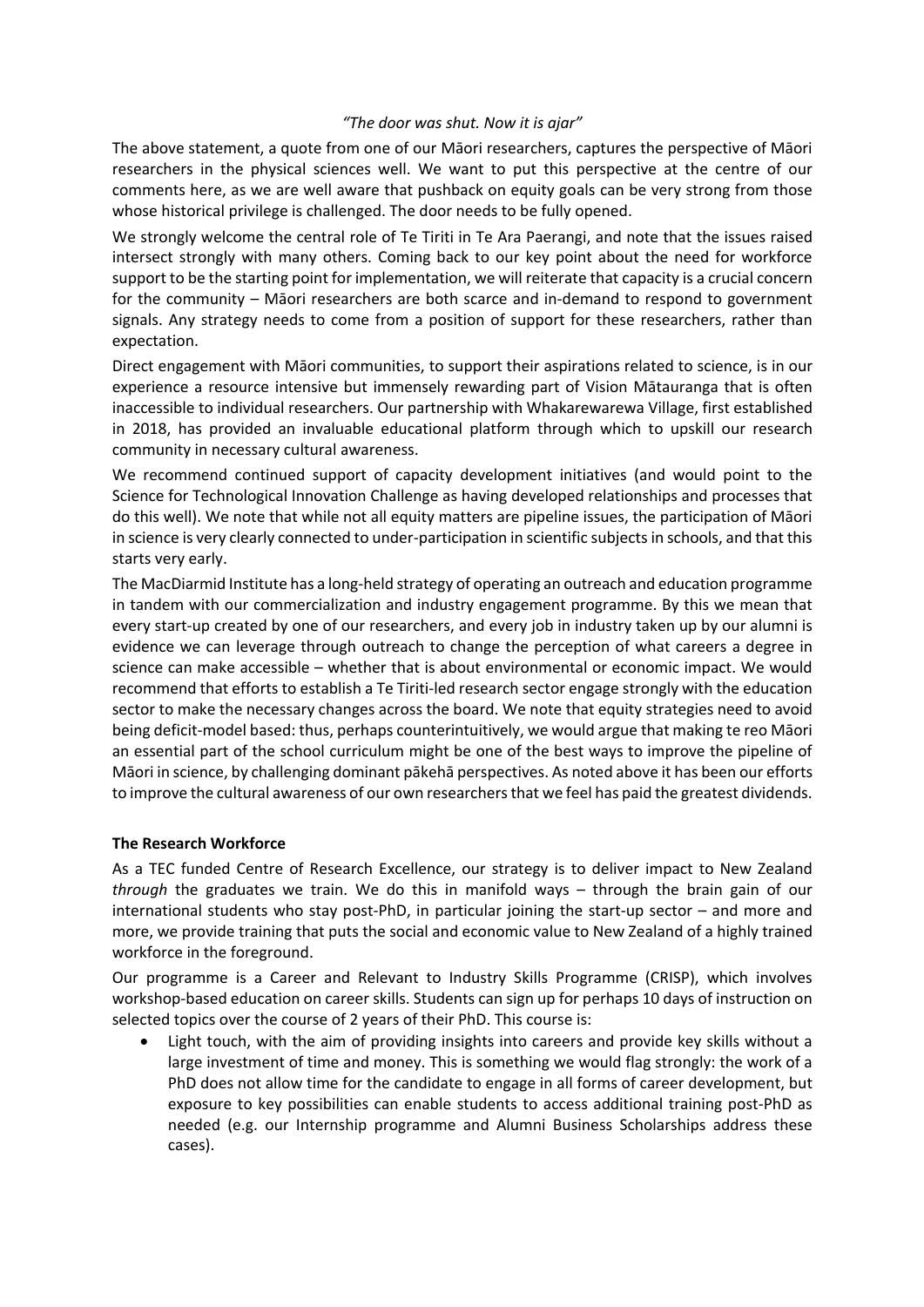- Delivered by excellent facilitators, often practitioners our network enables us to draw on these at minimal cost, often using existing course offerings.
- Targeted for our cohort in terms of content, level of delivery, focus on useful skills development, and workshop-based pedagogy.
- Informal there is no credential, but participation is attested to by the Institute and is suitable to record on a CV.

CRISP, launched in 2021, formalises what we have been doing in a more *ad hoc* way over the history of the Institute.

Some key bottlenecks (opportunities for reform) for training and careers:

- Increase availability of Callaghan Innovation grants e.g. to smaller companies, international students, and drop requirement to identify a person prior to application.
- Reform graduate student immigration Visa requirements (formal and logistical) very often stop our students from overseas from participating in NZ post-graduation.
- Align career development with opportunities emerging through TTO activities i.e. in the startup space, availability of talent is increasingly cited as a bottleneck.
- Provide postdoctoral opportunities that develop leadership skills and independence, particularly to support translation of this skill base to the private sector.

The gap between the PhD and postdoctoral experience outlined under *Funding* (above) is something we have very successfully addressed in recent years, through funded internships immediately post-PhD submission that provide experience of non-academic careers in key sectors. This addresses a key funding gap that may result in graduates choosing sub-optimal career pathways due to pressing financial constraints.

A key opportunity for government would be to extend such postdoctoral support, targeting PhD graduates with their own research ideas that might lead into the start-up sector or established industry, but for which the job opportunity requires a small lead time and targeted research in order to come into being. Much of the discussion of postdoctoral funding schemes has, in our opinion, unhealthily focused on academic careers – leading to pushback from institutions who do not have the capacity to hire all interested postdocs. However, the cultural shift we have recently seen, with PhD graduates keen to develop non-academic careers but needing time to network and develop skills post-PhD, suggests that this should not at all be a concern. The biggest waste we see in the system is that the few postdoctoral positions that exist are often allocated inefficiently, due to timing constraints on grant funding for example, and the great benefit of a small additional training period for many excellent researchers is lost.

In short, we recommend

- that the research sector establish a minimum PhD stipend to be paid by all PhD granting institutions, with the recent announcement of \$35,000/annum by the Marsden Fund as a starting point, but with periodic adjustments for inflation built in. For example, governmentfunded scholarships in the early 2000s (the TEC managed Top Achiever Doctoral Scholarship programme), which were paid directly to PhD candidates rather than set by institutions, would be \$48,000/annum in today's money; institutions have been underpaying PhD researchers for many years and we therefore believe that setting the stipend appropriately must be the responsibility of the research funder. Bringing back a nationally managed PhD scheme would be one way to do this, but the priority is insisting on minimum standards in the sector. Spreading the funding across a greater number of researchers to maximise University PBRF income or other measures of impact should not provide an incentive to keep stipends dangerously low;
- that a nationally contestable postdoctoral fund be created to support all areas of research, to be assessed on the quality of the research idea, its potential for impact, and the track record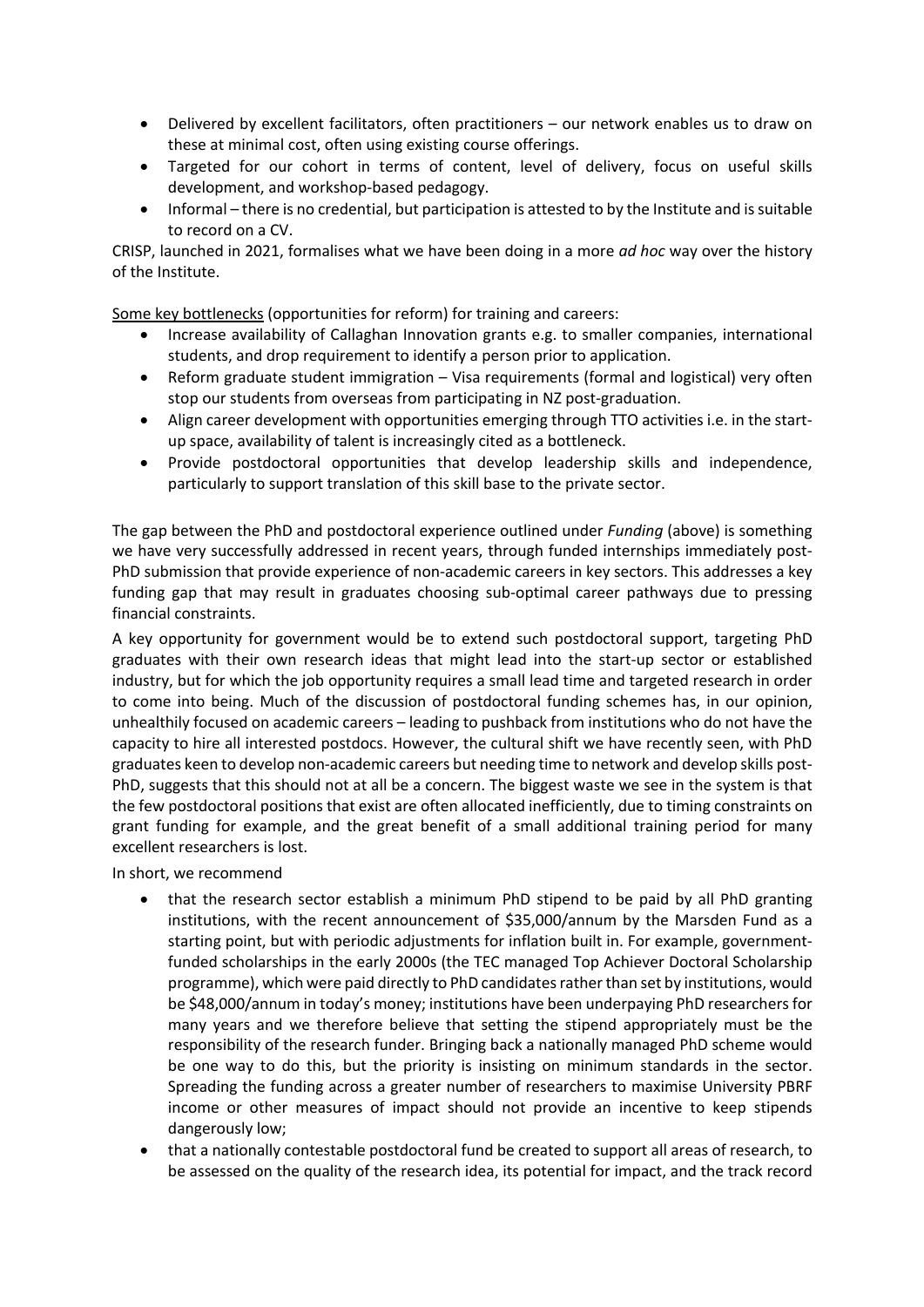of the candidate, to ensure that valuable research ideas are not lost to precarity. We count at least ten former FRST-funded postdocs amongst our current cohort of Investigators, including two of our Directorship team;

• that a reformed government research sector should include similar mechanisms for tying funding to specific researchers and research groups. For example, the establishment by the former CRI Industrial Research Limited of its Industry and Outreach Fellowships in 2011 has had significant influence on the ability of the recipients (namely Shaun Hendy and Juliet Gerrard) to contribute to public good science and policy since.

We also note that the focus on individuals allows for equity to be built into such schemes from firstprinciples; for example, with a specific stream of Māori-led postdoctoral projects within a larger scheme.

We would also like to point to the importance of technical support staff in enabling research. This is especially critical in enabling the operation of key infrastructure, to be discussed further below, and such expertise is an often undervalued contributor to research excellence and impact.

## **National Research Infrastructure**

As a national scale collaboration, we have worked for many years to provide access to key equipment, and to support our community of researchers to collectively make cross-institutional cases for the purchase of key research equipment, avoiding duplication.

University Capex financial models, allocation of depreciation, provision of maintenance and technical support are all critical aspects. NeSI is one example of national infrastructure that has been set up with technical support at the heart of its operation and has been strongly supported by the community as a result. We would argue that the support of specialist research staff is a key element of a healthy research sector, and one that is largely made invisible by funding mechanisms.

Through consulting with science and industry stakeholders we have identified a gap in the start-up ecosystem: a lack of support for pilot and demonstration scale-up development, that disproportionately affects deep tech start-ups. Deep tech start-ups contribute to Aotearoa New Zealand beyond direct economic benefits by developing our economic complexity and resilience, including our ability to respond to the threats and opportunities arising from issues of sustainability and climate change. However, deep tech enterprises face additional challenges of complexity, risk and costs beyond the level of those faced by software (SaaS) start-ups. Also, the potential industry partners and investors for many of these complex commercialisation projects require any new technology to be demonstrated at scale before adopting them.

Further detail can be provided as per our existing discussion document, but in summary, the major areas of support needed to enhance New Zealand's success in commercialising emerging materials science related deep tech companies include the following:

1. New non-dilutive funding stream for complex deep tech start-ups that is contestable and specifically aimed at funding capital intensive pilot and demonstration plants.

2. Technical capability (highly skilled people) with the mandate to support development of the plants, and a streamlined and transparent process for accessing them.

3. Support to navigate regulatory barriers to pilot and demonstration plant development (RMA, EPA, HSNO, quality standards and GMP certifications etc).

4. Physical spaces set up for pilot plant development in a "plug and play" manner, ideally with regulatory and RMA settings already in place.

## *Industry access to facilities and equipment (includes centralized procurement of new facilities)*

Where capital intensive and operationally expensive equipment is useful for industry R&D and is best housed in research facilities (e.g. genomics facilities), we recommend that both the procurement and ongoing management of this equipment be approached as an "Infrastructure as a Service" type model.